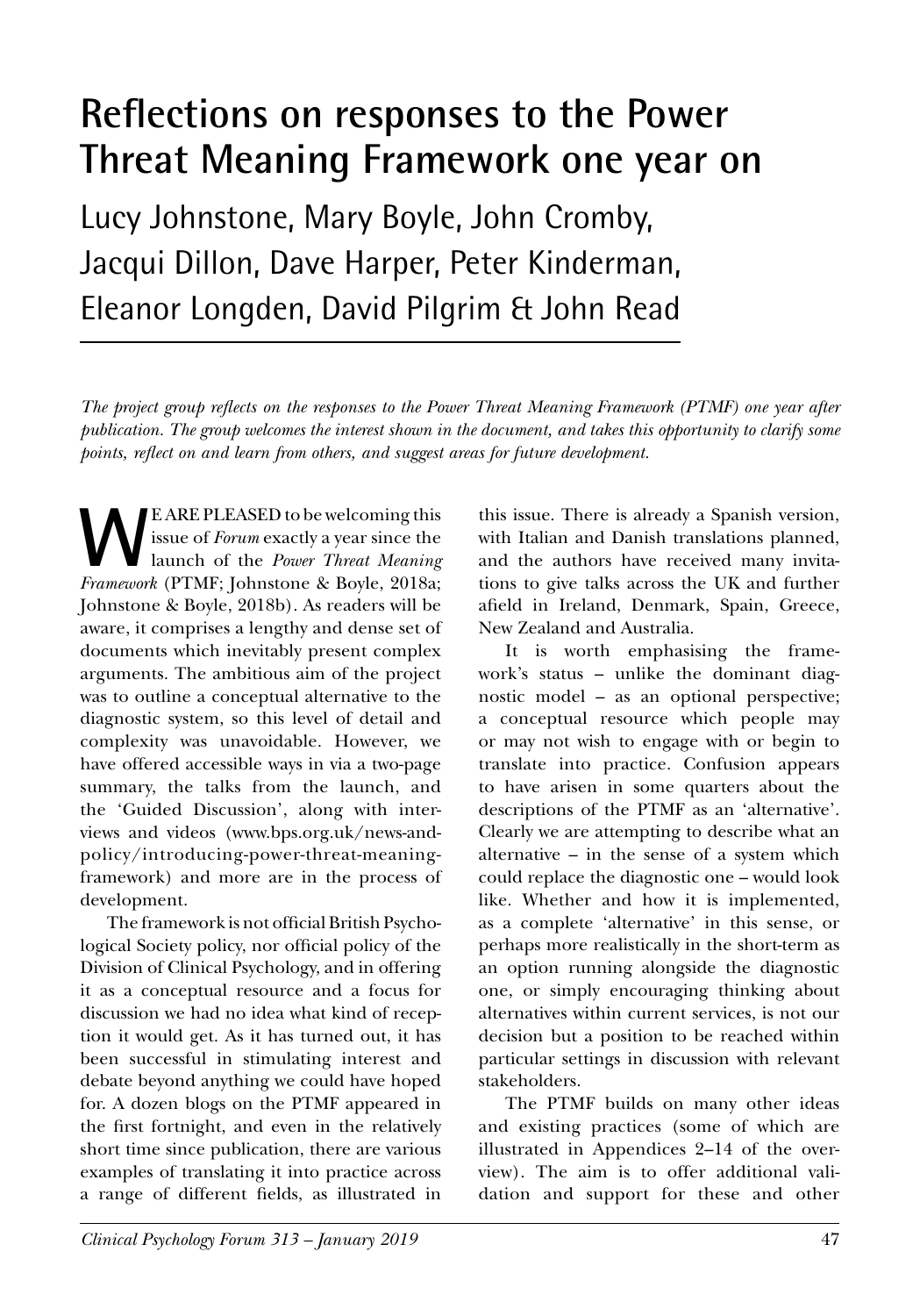examples, as well as potentially suggesting developments and additional ways forward. If its ideas take us a few steps down the road to more humane, evidence-based and effective approaches to many forms of thoughts, feelings and behaviours that are currently diagnostically labelled, it will be because people (service users, professionals, policy makers and others) believe that it meets a need and want to take its ideas further.

### **Responses to the framework**

Inevitably, and as predicted, the response has not all been positive, and we wish to take the opportunity to address some of the feedback and critiques, both constructive and less so, of what is necessarily a developing document. We will return to the latter at the end of the article. Readers may also like to refer to the Frequently Asked Questions, which address some common queries and anxieties (www.bps.org.uk/news-andpolicy/introducing-power-threat-meaningframework).

The sentence that has arguably been seen as most contentious is: '…it can no longer be considered professionally, scientifically or ethically justifiable to present psychiatric diagnoses as if they were valid statements about people and their difficulties' (Johnstone & Boyle, 2018b, p.85). We stand by this statement about professional responsibility to be open about these debates and about the current status of diagnostic categories. It is the very least that is required in relation to a system that has been described by those who draw it up as neither 'safe or scientifically sound'. (Frances, 2014). This uncomfortable state of affairs may cause understandable confusion and uncertainty. Nevertheless, service users, and indeed all of us, have the right to know about it.

This professional obligation does not, as alleged, involve policing ordinary people's language uses, since as we have also made clear: 'We support individuals' right to make their own choice of terminology' (p.85). However, as we note, 'At present this right typically works one way only: those who want their difficulties defined in diagnostic

terms are unlikely to be denied this.' Strong responses from those who find their diagnosis useful (a position which we respect) have at times seemed to imply a picture of people being routinely stripped of their labels. But the actual situation is as one service user described: 'Service users who identify with their diagnosis – you have pretty much an *entire* mental health system that agrees and supports your perspective. Those of us who feel utterly hopeless and oppressed by our diagnosis – where do we go?' (@bootlegboudica, 17 September 2018.)<sup>1</sup>

More subtly dismissive are claims that the framework is 'sociopolitical' 'extremist' and 'polemical'. We make no apology for producing a framework which is sociopolitical in the sense that it situates people's distress firmly in that context and links directly to ideas about social justice and community and social action. And it does offer a critique in a very controversial area, which frequently invites the term 'polemical'. But it is not unevidenced – although it does question the narrow definitions of 'evidence'; the separation of fact and value and the assumed neutrality of much mainstream psychology and psychiatry.

### **The framework, diagnosis and the provisional patterns**

Some comments on the framework, while admitting that diagnostic systems were flawed, implied that an alternative was not necessarily needed. However, psychiatric classification and diagnosis have not persisted over so many years in the face of almost continuous criticism without many protective strategies, which are unlikely to be abandoned in the near future. These include claiming that diagnosis is necessary for communication, to develop and select treatment and to 'be scientific', but also include being open about some problems and giving an impression of tackling them. A particularly effective claim, widely used since DSM-III, is that diagnostic categories are 'just descriptions'. Taken together, strategies like these create an impression of diagnostic systems of one type or another as natural and inevitable. So natural and inevitable that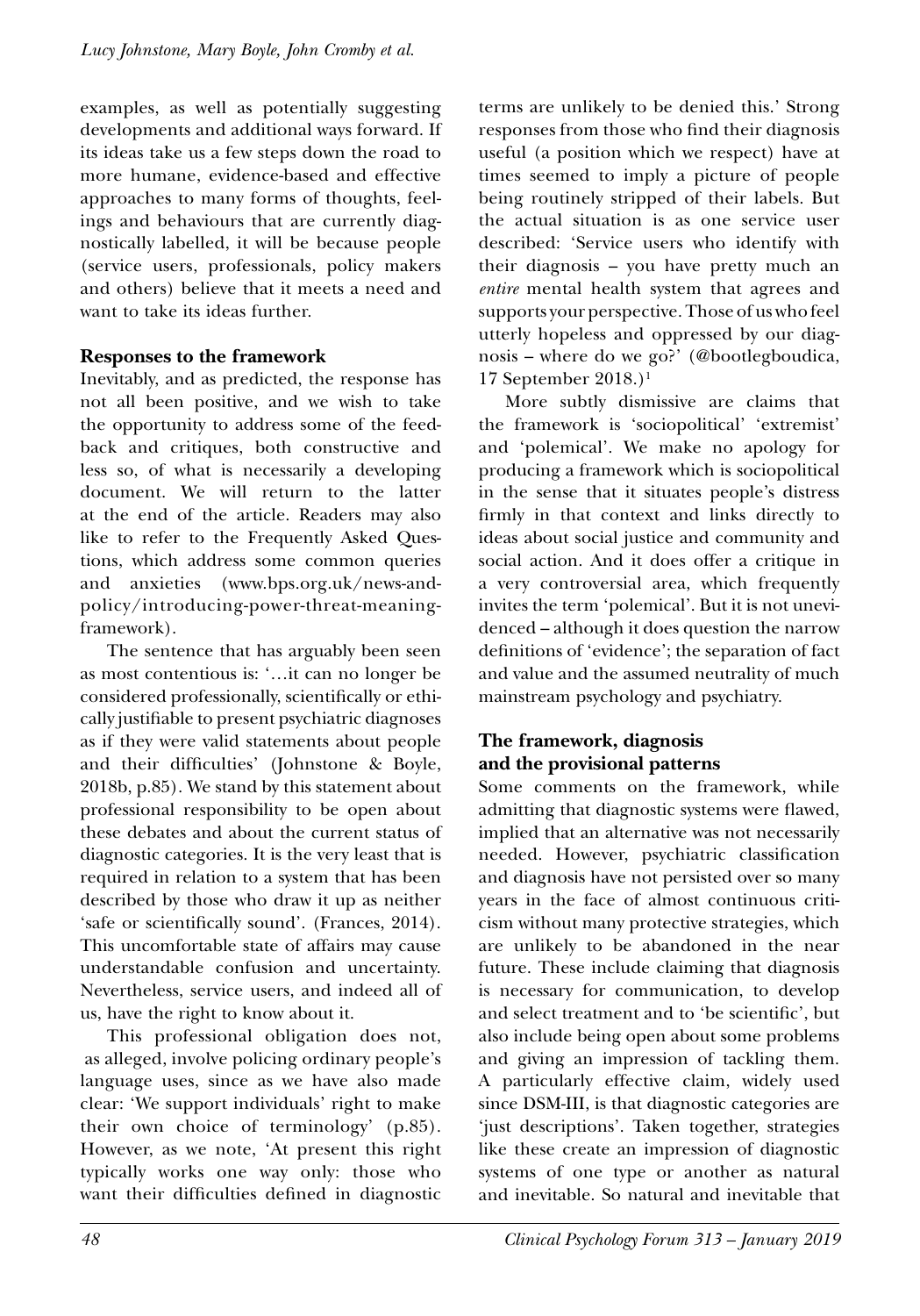senior devisers of the system are able to admit very publicly that it has comprehensively failed in its own terms (American Psychiatric Association, 2013) – only for things to carry on pretty much as before.

Supporters of psychiatric diagnostic systems have, knowingly or otherwise, been able to make use of this protection; for example, presenting official diagnostic systems as imperfect but improving, with some diagnostic categories more 'successful' or acceptable than others, as compatible with formulation and as playing an important if not essential role in the development of psychological understanding and treatment. Many of these responses have emerged in criticisms of the PTMF. So too has the claim that, because some medical diagnoses, such as migraine or fibromyalgia, are not based on known biological patterns, then psychiatric categories are as valid as those in general medicine. All of these claims depend on ignoring or overlooking the fundamental problem that has led to the current state of crisis; in other words, framing psychological and emotional distress and many forms of troubling behaviour in medical terms.

This reluctance to talk about the ideas and assumptions underlying psychiatric diagnostic systems is very much encouraged by the systems' interdependence with versions of positivism. It's not surprising then, that some criticism of the framework is couched partly or more or less entirely in the language and requirements of positivism, at least as interpreted by modern psychology. This is illustrated in the words of one critic who described positivism as 'the gathering and synthesis of evidence', as if this process were a straightforward and neutral undertaking. It is exactly this view that the PTMF challenges; it arises partly from psychology's and psychiatry's reluctance to acknowledge positivism as a philosophy rather than a set of self-evident rules for discovering facts about the world.

If this is the unexamined starting point, it is much more difficult to consider or even notice some key prior assumptions underlying diagnostic systems; for example, that the methods and frameworks of the physical and medical sciences, and metaphors derived from them, are appropriate for studying people's thoughts feelings and actions, or that these are characterised by features and processes (including 'mental disorders') that can be objectively described in universal causal terms across time and place. It also makes it more difficult to consider questions about what constitutes evidence, how it should be presented and what it means about the privileging of certain kinds of quantification and measurement, the possibility of separating facts from values and 'self' from others and the external world, and so on. In the main framework document, we discuss these issues and their implications in detail.

These two areas of relative silence – about assumptions underlying diagnostic systems and positivism more generally – are reflected in some of the comments on our suggested provisional patterns. To claim they are just like diagnostic clusters, or labels for people, or that they appear to correspond to syndromes, shows a failure to move beyond the diagnostic lens. In fact, we discuss in detail the fundamental differences between our regularities in distress and diagnostic clusters, and the very different ideas about causality that inform them.

Asking people to let go of the hope of finding medical-type patterns in distress organised by biology or 'psychopathology', and suggesting instead patterns organised by meaning, necessitates abandoning the false hope of finding discrete, universal causal pathways which are a precise fit for any individual, and which are stable across time and cultures. It means moving from clusters based on what people supposedly have or are, towards clusters based on what they do and experience in particular contexts. It means abandoning medical terms such as 'symptoms', 'disorders', 'comorbidity', 'dual diagnosis' and even 'transdiagnostic'. This is a considerable conceptual leap, but we argue that it reflects and allows for the indefinite complexity of human agentic, meaning-based responses to their changing circumstances.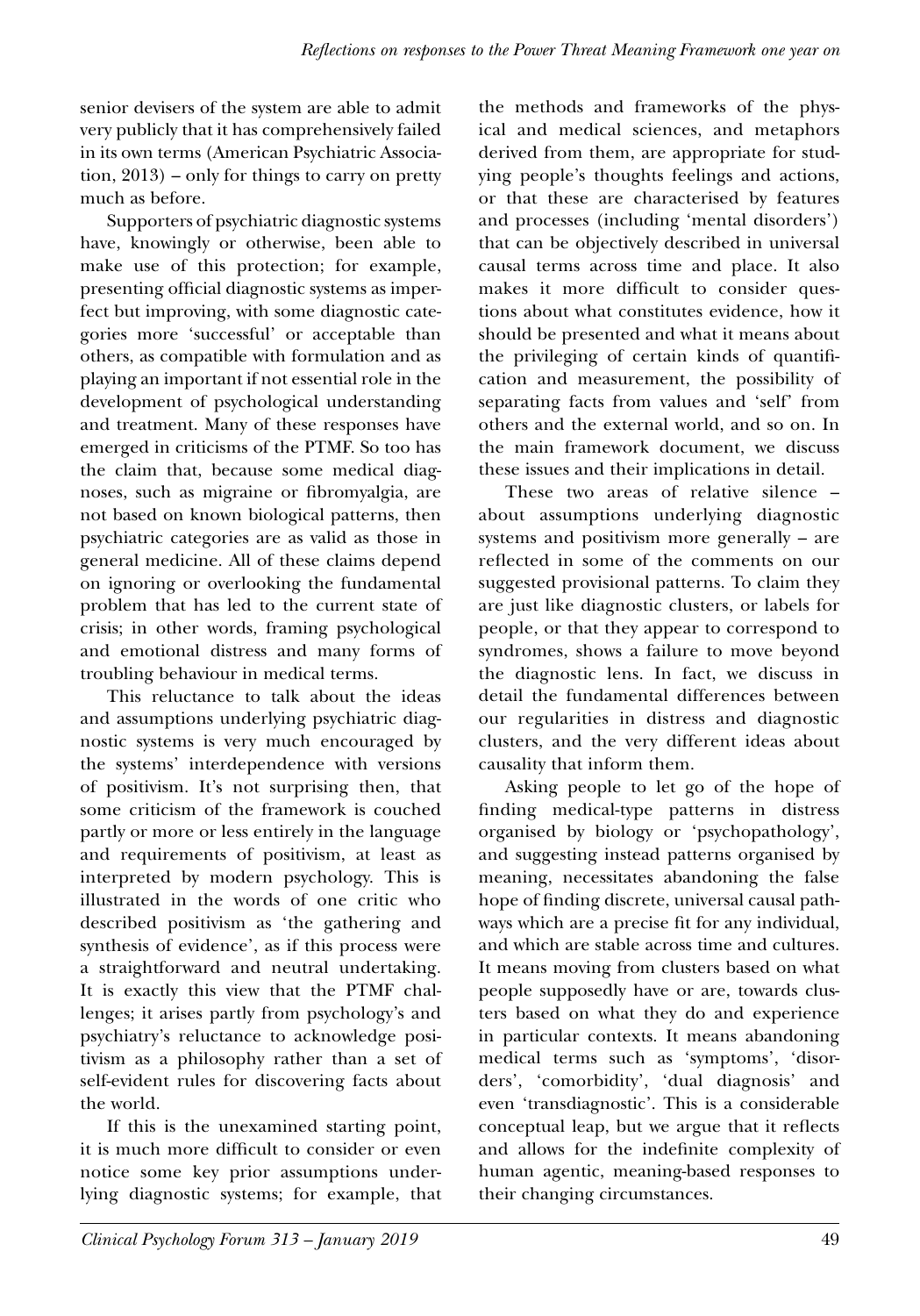# **Is the framework meant to replace all current practice?**

We have emphasised that the framework is not intended as a wholesale replacement for current practice. Some current approaches are directly compatible with PTMF principles and we give a number of examples. We have also suggested ways in which the framework might enlarge and enhance existing practice, providing new ideas and encouraging a less individualistic focus. However, we disagree that diagnosis has been necessary for progress in psychological understanding and interventions, or that it is needed in order to identify the 'correct treatment'. It is difficult to see how it could be, given persistent problems with validity and the very large amount of overlap across categories and heterogeneity within them. In fact, it may well be a limiting factor, distracting attention from this variability and what it might mean. There has been undoubted progress; for example, in understanding and alleviating problems such as panic, distressing rituals, low mood, post-traumatic distress, problems with alcohol and drugs to name a few. However, matching therapeutic strategies to particular problems rather than hypothesised disorders can be done just as well without diagnostic language and assumptions. This can also free us up to develop different kinds of understandings; for example, about the relationship between social contexts and people's difficulties or about the relationships amongst difficulties which cross diagnostic boundaries. In fact, taking the example of hearing voices, there has arguably been more recent progress from a non-diagnostic approach than from the last 50 years of diagnostic-based research. In the main document, we discuss many reasons why diagnosis persists, including the expectation, or demand, that it is used to define research participants or assess interventions. All of this can give an impression of necessity, which is not justified by the evidence.

# **Is the framework all about formulation?**

Contrary to suggestions that the PTMF is promoting formulation as a particular psychological skill, it occupies a very small part of the documents. The concept and term 'narrative' was purposely chosen in order to be inclusive of story-telling as a universal human capacity and 'the almost infinite number of examples of narrative and dialogical practices across the globe' (Johnstone & Boyle, 2018b, p.74). It is not obvious how this argument can be seen as a bid for professional (of any brand) dominance. Narratives can be of many kinds – including medical ones – but people can only choose from ones that are culturally available to them. As with previous DCP/ BPS documents, our aim is to expand this choice by moving beyond narrow psychiatric or indeed psychological ones.

Some people have made the point that not everyone wishes to tell, or can tell, a 'story.' That is certainly true. Our argument – which applies to formulations as well as narratives in a more general sense – is that there is a crucial difference between a system based on diagnosis, and one based on the assumption that people's experiences and expressions of distress arise out of reasons, functions and meanings, all of which are deeply rooted in their relational and social environments. Making sense of this, sometimes alongside a validating witness who may or may not be a professional, can be profoundly healing, and the General Patterns are intended to support this process. But while we argue for opportunities to do this, that choice is always an individual one. There is no proposed requirement for anyone to 'produce a personal story'.

# **Is the framework all about trauma?**

The framework has been widely described as focusing on trauma. This is seen both positively (it encourages us to attend to what has happened to people) and negatively (it's 'just about trauma' – what about people who haven't experienced specific trauma?). We certainly do focus on the potential impact of many experiences which are generally described as 'trauma' (although our preferred word is 'adversity' because of its inclusivity), including sexual abuse and assault, childhood physical abuse, domestic violence and bullying. And we note that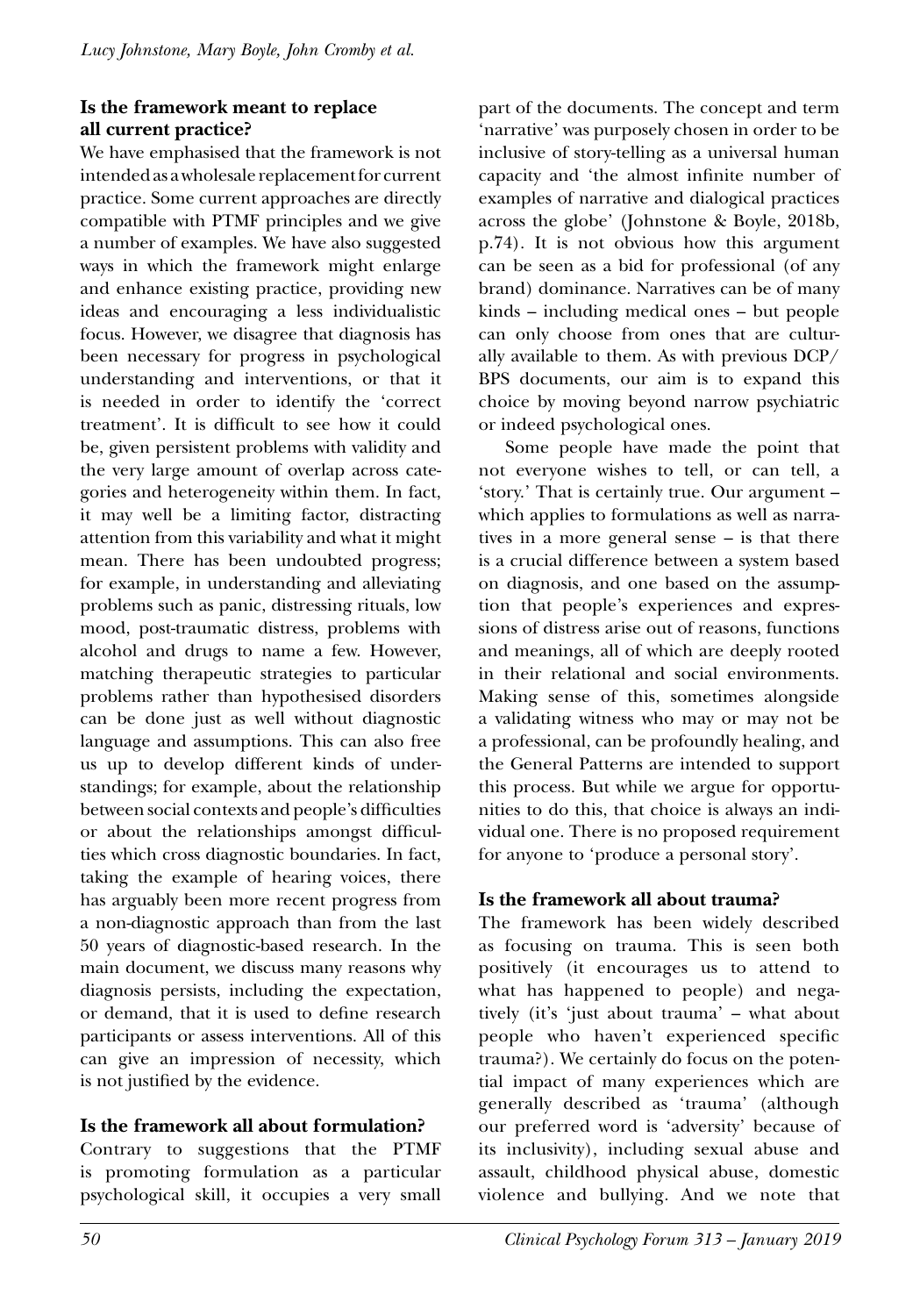the approach of many 'trauma-informed services' is compatible with many aspects of the framework. But we also note reservations about the term 'trauma', about its medical overtones and potential to create a misleading impression of discrete, possibly very unusual, extreme or life-threatening events impinging from outside rather than of continuous or repeated very negative experiences, embedded in people's lives and relationships. We have tried to show how these often everyday features of our lives, which may be taken as normal, can create and maintain many forms of distress or troubling behaviour, even when more obvious forms of 'trauma' are not evident. In fact, elucidating the meaning of distress or troubling behaviour in such contexts – often relating to social norms and expectations – is a strength of the PTMF. Some of these expressions of distress will attract diagnostic labels, others will not. In line with this, we stress that the provisional patterns represent continua and can be relevant to people who have never had contact with mental health services or who have not had experiences they would describe as 'trauma'.

## **Is the framework evidence based?**

We discuss a great deal of evidence in relation to our arguments, drawn from many different sources. We point to the value of some positivist-based research and draw on it in our analysis, but without necessarily accepting unspoken assumptions about diagnostic categories, the meaning of measurement scales, and so on. Questioning positivism's underlying assumptions is not the same as rejecting empirical research. However, we do draw on research across disciplinary, methodological and epistemological boundaries, including forms of evidence which have traditionally been marginalised, such as historical analyses and survivor and other personal accounts. This flexibility has puzzled some and been welcomed by others. We agree that we have not produced a new epistemology; this was not our intention. We hope that discussion of the large amount of evidence

we have presented in support of the framework and patterns will develop as the framework is applied in different settings and as non-medicalised, non-diagnostic alternatives become more available.

# **'Race', culture and ethnicity**

We were grateful to our Critical Reader Group for their detailed comments on these issues. This large and complex area is considered in depth in chapters 2 ('Philosophical and conceptual principles'), 3 ('Meaning and narratives') and 4 ('The social context') of the main document. In any future editions of the document we will be pleased to expand this with additional references to key figures from non-Western psychologies, as suggested in some of the feedback since publication.

The very sensitive area of race and 'culture' has attracted critical responses, both in relation to the document content itself, and in relation to the process of developing it. There are learning points in both areas.

It may need re-emphasising that the General Patterns provisionally outlined in this version of the framework are applicable mainly within Western or Westernised contexts. This follows from our core contention that patterns of distress are organised by meanings at personal, social and cultural levels: 'Since patterns in emotional distress will always be to an extent local to time and place, there can never be a universal lexicon' (Johnstone & Boyle, 2018b, p.11). While the total group of authors and contributors was drawn from a range of backgrounds and ethnicities, it is a majority white group, with all of us living in a society dominated by certain Western cultural values, including those of diagnostic models. Since, as we have shown, expressions of distress necessarily reflect their particular cultural context, the General Patterns that we have developed will inevitably do so too. It would not have been appropriate to do or to claim otherwise. At the same time, we have argued that some of the very basic principles of PTMF are relevant across cultures – those to do with core human needs, evolved biologically-based responses and capacity for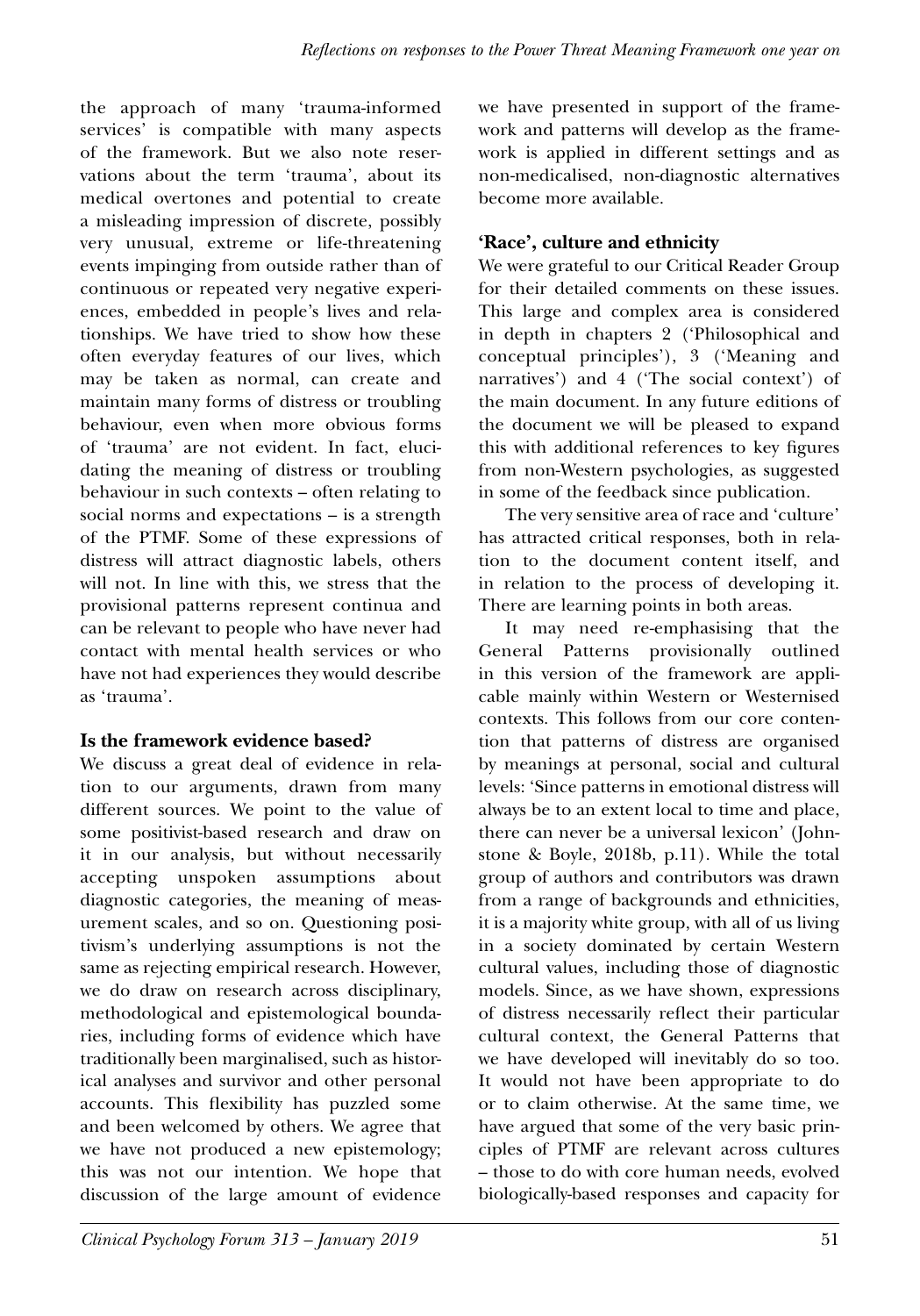meaning-making. Versions with better local fit (if it was felt they might be useful) would need to be developed by the social or cultural group in question.

Whether or not these developments happen, the framework conveys a message of respect for different ways people express and try to heal their distress both within the UK and across the globe. There is no suggestion that PTMF needs exporting along the lines of the global mental health movement. However, we have been pleased at the welcome it has received from some workers with indigenous peoples, who see it as validating their use of culturally-appropriate perspectives and practices. We were also pleased to be invited to contribute a blog about the PTMF by the #WhatWENeed campaign, as part of a challenge to the globalisation of diagnostic models (www.tciasiapacific.blogspot.com/2018/10/ beyond-medicalisation-of-distress-new.html). Two of the authors are undertaking a tour of New Zealand and Australia, where it is hoped to present the framework alongside indigenous understandings of distress. We anticipate that this will result in a rich dialogue, with implications for further development of our conceptual resource.

# **The welfare/benefits aspect**

Service users have inevitably been alarmed by reports such as that psychologists will henceforth be refusing to endorse claims based on diagnostic categories due to roll-out of the PTMF. Our actual position is 'In the short and medium term, psychiatric diagnoses will still be required for people to access services, benefits and so on. These rights must be protected' (Johnstone & Boyle, 2018a, p.18). However, while acceptable to some, other service users deeply resent the need to take on a diagnostic label in order to obtain essential resources or services (Beresford et al., 2016), and diagnosis often fails to secure this outcome anyway.

Chapter 8 of the main document outlines the pros and cons of a range of welfare system alternatives, starting with creative use of the existing system and leading up to more radical ideas such as universal basic

income. We acknowledge that patterns and personal narratives would not be suitable to such a purpose – nowhere have we suggested that people should be required to produce a 'trauma story' in order to qualify. One possibility is that 'for specific purposes, non-medical problem descriptions such as 'hearing hostile voices' or 'suspicious thoughts' or… 'feeling suicidal' or 'self-harming' could be appropriate substitutes for diagnostic language (Johnstone & Boyle, 2018a, p.315), compatible with and helpful for welfare and other statutory purposes.

None of these ideas is presented as a recommendation or easy solution, and all are recognised as having limitations as well as advantages. We recognise the argument that dropping diagnostic categories could be used to promote a neoliberal agenda of withdrawing support; but it is also true that diagnostic labels have not prevented the current dire situation in which welfare recipients have been driven to destitution and even suicide (www.theguardian.com/society/2018/ nov/16/uk-austerity-has-inflicted-great-miseryon-citizens-un-says). For all these reasons, the PTMF aims to start an important and necessary discussion about ways in which the benefits system might start to move away from diagnostic assumptions.

# **Service user involvement in the project**

To the best of our knowledge, this is the first attempt to outline a major new conceptual framework that is co-produced with service users, both as members of the core team and as consultants to the project. They collectively represented a range of class, gender and ethnic backgrounds and diagnostic attributions. A number of other contributors also had service user experience (but did not choose to state this in every case). The project itself draws extensively on service user/survivor testimony and literature as part of its challenge to traditional notions of what counts as 'evidence'.

While no process is perfect, we believe that criticisms about 'only X number of survivors were consulted about changing the entire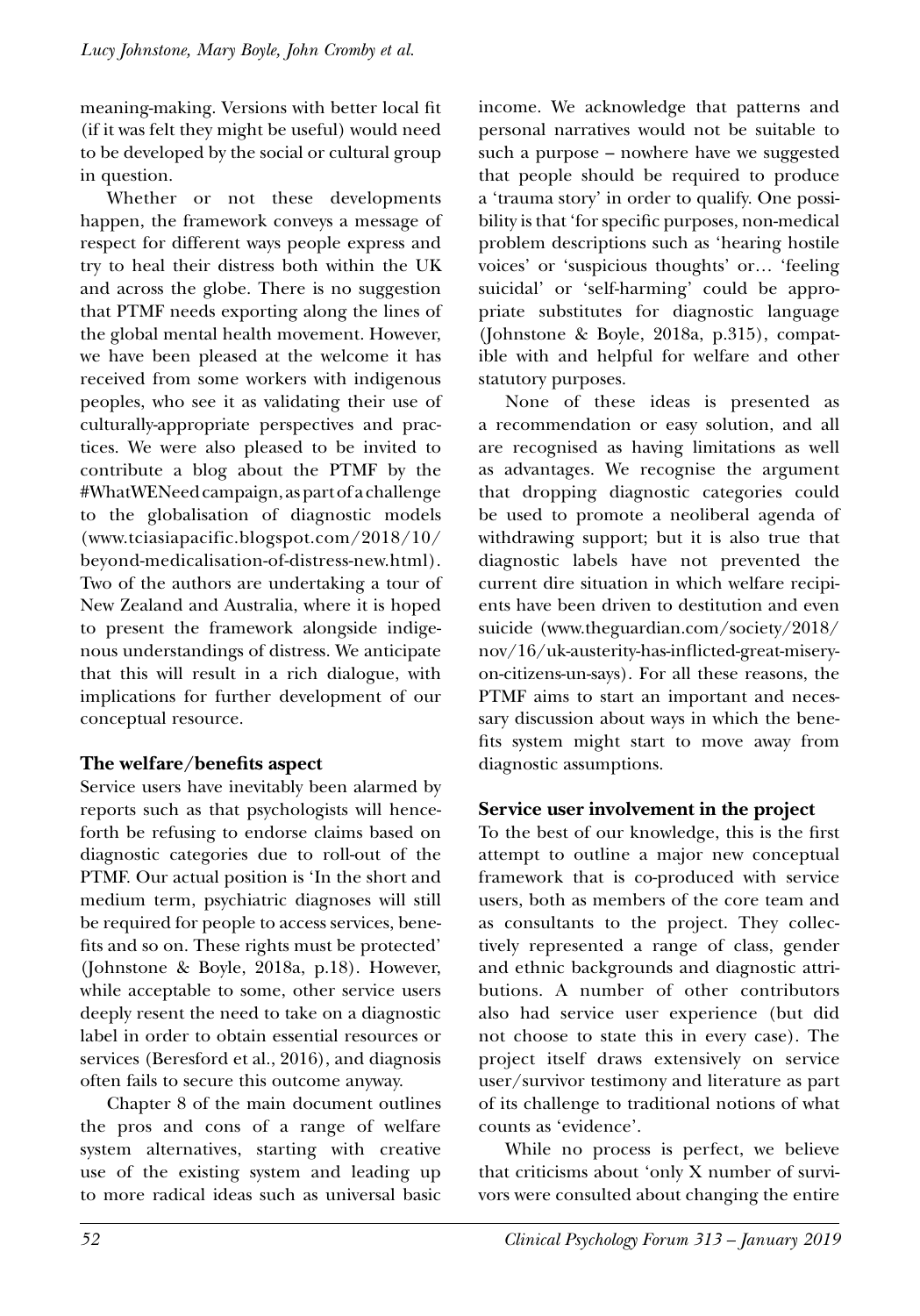system' are based on a misunderstanding. As previously stated, the PTMF is not formal policy or a plan for services. Any such plan – which at present is only hypothetical – would obviously need, in keeping with the principles of the framework itself, the involvement of a much larger group of stakeholders, with service users and carers taking a central part.

The framework is not just about professional services, and it was our hope that some user groups might take on this perspective themselves, quite separately from the mental health system. We are delighted that several peer groups have done so and found it helpful. There have also been many positive blogs from individual service users (see www.sociologyandmeblog.wordpress.com/blog; https://blogs.canterbury.ac.uk/discursive/ ive-beenwaiting-for-this-since-i-was-a-child; and www.progressnotperfection.co.uk/2018/ 01/12/power-threat-meaning). Other service users clearly feel differently, as is their right.

## **Professional power**

We discuss the operation of power in relation to psychology and psychiatry, particularly in Chapters 2, 3 and 8 of the main publication. This tends to focus on ideological power in relation to the production of theory, research and cultural narratives of distress, and legal power in relation to mental health legislation. On reflection, we think we should have addressed the issue of power in relation to professional practice – especially the power of clinical psychologists, who make up the majority of the core group – more directly. Partly to avoid a predictable scrap about 'This is psychologists trying to replace psychiatrists as top profession', we decided not to discuss any specific profession in favour of more general points about power in relation to both psychology and psychiatry as disciplines and producers of 'knowledge'. Power as applied to clinical psychology is implicitly critiqued at many points, and specifically through critical consideration of practices traditionally associated with it, such as formulation and the national roll-out of some psychological therapies. We were perhaps too reticent about discussing

the serious implications for all mental health professions of moving away from a medicalised, diagnostic practice. We agree with the blogger who wrote: '…one of my thoughts as a nurse is this framework does not give us an allegiance problem – that is, whether to carry on largely supporting the psychiatrist and their manuals or switch to the psychologist and this new framework – since all three professions (and others) are made untenable in their existing forms' (www.criticalmhnursing.org/2018/01/ 26/a-mental-health-nurses-first-responseto-the-launch-of-the-power-threat-meaningframework/#more-1364). However, we accept that this still leaves a gap that needs filling in any future edition.

## **Social media responses**

Some readers will be aware that social media reactions have been mixed. It is hard to know how representative they are, given the tendency of online forums to amplify certain voices and views. Accusations of being both Marxist and alt-right, or of promoting both neoliberal and Scientology agendas have been intriguing. However, the very personal and often sexist attacks by some professionals, along with allegations about silencing discussion, obstructing the consultation process and so on, have been disappointing to say the least. We have also been sad to see some survivors dismissing others who contributed to the project (about 15 in all, including the consultation group) as unrepresentative – perhaps not dissimilar to the kind of discounting that professionals have often been guilty of in relation to survivor views. Controversies that touch on both ideological interests and personal identities will inevitably be uncomfortable, and yet given the power and reach of diagnostic models, these are discussions we must have.

## **Looking to the future**

We are pleased that the PTMF is being used to validate and support existing good work, as well as suggest new ways forward. We hope the planned PTMF working party reporting to the DCP Executive Committee will be able to support the following: